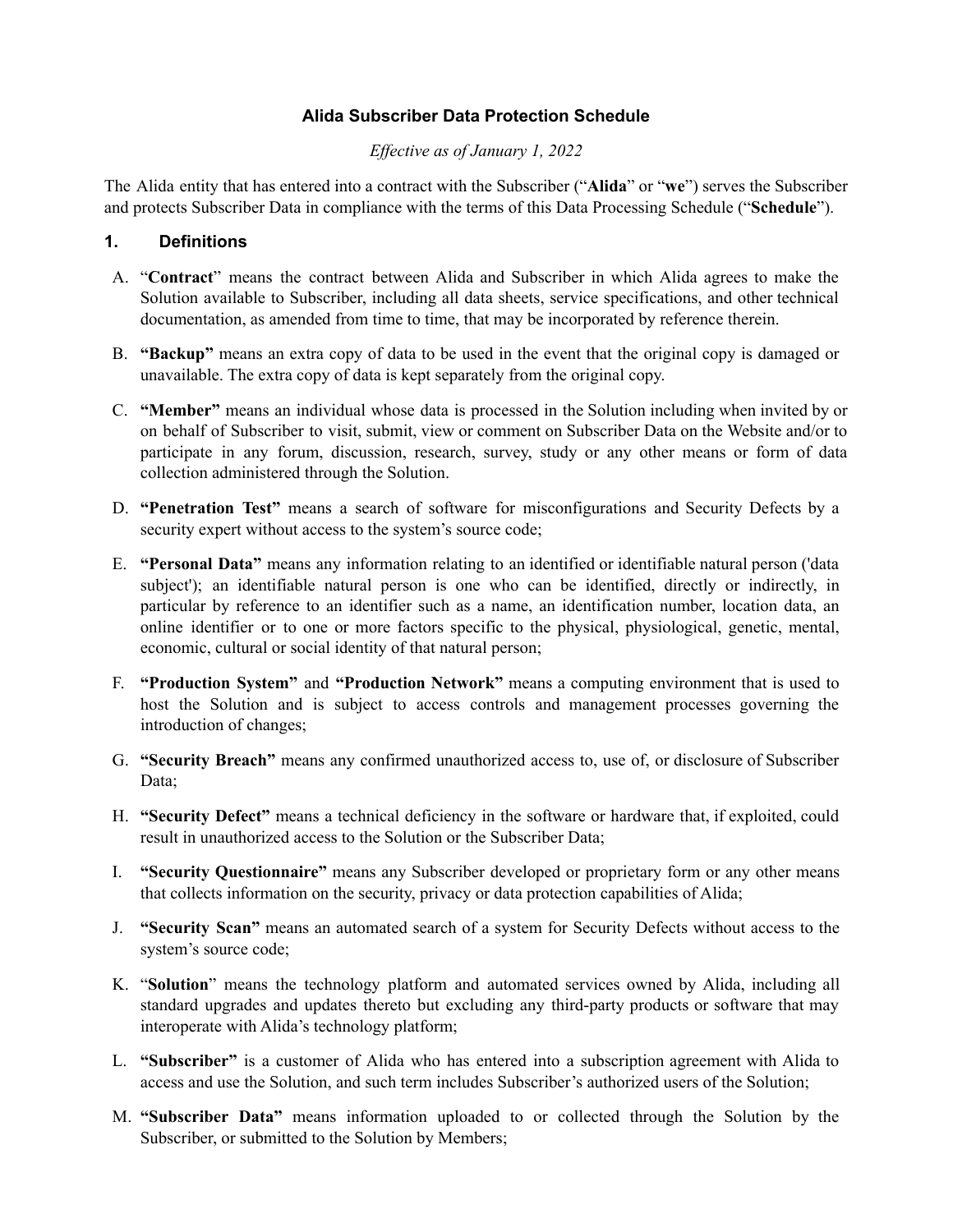- N. **"Sub-Processor"** means a party that provides services to Alida for purposes of delivering the Solution and may have access to Subscriber Data; and
- O. **"Supplier"** means a party that provides services to Alida for purposes of delivering the Solution and does not access Subscriber Data in provisioning such services.
- P. **"Website"** means Subscriber's online operating instance of the Solution identified by and accessed via a domain owned by Subscriber.

### **2. Control and Ownership**

Subscribers own and control all Subscriber Data. Alida does not use Subscriber Data, except: (a) in the interest and on behalf of the Subscriber; (b) as necessary to provide the Services; or (c) as contemplated or directed by the Contract. Alida reserves all rights to the Solution, Alida's technology and Alida's data, including any information that Alida discovers, creates or derives as it provides the Solution, except Subscriber Data.

### **3. Security**

Alida applies technical, administrative and organizational data security measures that meet or exceed the requirements described in Alida's Statement of Technical and Organizational Measures (attached). Alida may update and modify its Statement of Technical and Organizational Measures from time to time, provided that Alida must not reduce the level of security provided thereunder, except with Subscriber's consent or with 90 days prior written notice.

### **4. Cooperation with Compliance Obligations**

At Subscriber's reasonable request, Alida will (a) reasonably assist Subscriber with data access, deletion, portability and other requests, subject to compensation for any custom efforts required of Alida, and (b) enter into additional contractual agreements to meet specific requirements that are imposed by mandatory laws on Subscriber pertaining to Subscriber Data and that, due to their nature, can only be satisfied by Alida in its role as service provider or that Subscriber specifically explains and assigns to Alida in an addendum or amendment to the applicable Contract, subject to additional cost reimbursement or fees as appropriate. Where Subscriber is based within the EEA or the UK and is contracting with an Alida entity that is not based within the EEA or within an "adequate third country" (as determined by the European Commission) Alida will agree to the EU Commission Standard Contractual Clauses and UK International Data Transfer Addendum thereto for cross-border transfers. If Subscriber can no longer legally use Alida's products due to changes in law or technology, Alida shall allow Subscriber to terminate certain or all contracts and provide transition or migration assistance as reasonably required, subject to termination charges and fees as mutually agreed in good faith by the parties.

### **5. Security Breaches**

In the event of a Security Breach, Alida shall use commercially reasonable efforts to: (i) contain and mitigate the impact of the Security Breach without undue delay; (ii) conduct an investigation into the cause of the Security Breach; (iii) notify Subscriber of the Security Breach without undue delay; and (iv) provide reasonably requested information to Subscriber to assist Subscriber in discharging its own legal obligations. For clarity, a respondent disclosing the contents of a Website to which they have been provided authorized access is not a Security Breach.

### **6. Audits**

On an annual basis and at its own cost Alida will procure an independent audit of its security and privacy capabilities by a qualified professional of Alida's own choosing. Upon written request, Alida shall provide the resulting audit report ("**Audit Report**") to Subscriber. Upon Subscriber's written request, Alida will provide a commercially reasonable timeline for addressing any material defects in Alida's privacy and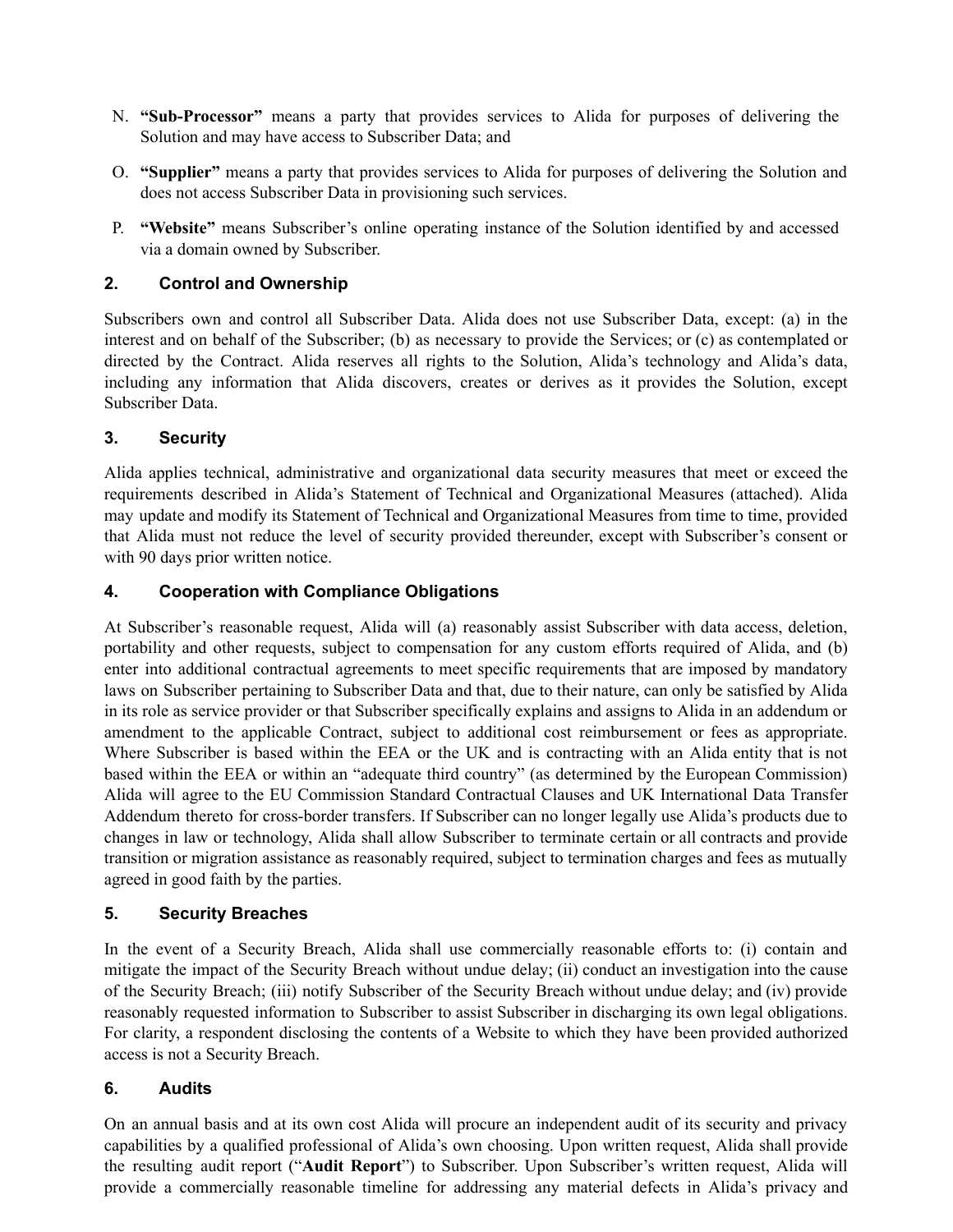security controls identified in the Audit Report ("**Identified Material Defects**"). Alida shall provide Subscriber or its designated auditor the opportunity to perform their own audit of Alida's privacy and security controls ("**Subscriber Audit**") only under the following circumstances: (i) the Audit Report is unavailable and Alida cannot provide a commercially reasonable timeline for when it will be made available to Subscriber; and (ii) the Audit Report includes Identified Material Defects for which Alida has not provided a remediation timeline. Any Subscriber Audit shall take place: (i) at Subscriber's sole expense; (ii) during Alida's normal business hours and over the course of no more than 2 business days: (iii) upon at least 10 business days' advance written notice to Alida with the notice including a clear scope statement and any evidence or other resources that Subscriber wishes to review; (iv) with Alida's written consent, which shall not be unreasonably withheld or delayed; (v) pursuant to appropriate confidentiality agreements; and (vi) only once per subscription year. For clarity, any request from Subscriber to complete a security questionnaire will be considered an invocation of audit rights, which Alida may satisfy with an Audit Report. Alida may also, at its own choosing, provide one of the following in lieu of responses to Subscriber's security questionnaire: (i) a completed Standard Information Gathering (SIG) questionnaire provided by Shared Assessments and The Santa Fe Group; (ii) a completed Cloud Security Alliance (CSA) questionnaire; or (iii) another reasonably equivalent standard questionnaire.

### **7. Hosting Locations**

Alida's core systems, and associated data storage, are housed in a hosting facility at one of the following locations in accordance with the following: (i) Subscriber Data of Subscribers based in the Americas is hosted in Amazon Web Services' availability regions in the USA or Canada; (ii) Subscriber Data of Subscribers based in Europe, the Middle East or Africa is hosted in Amazon Web Services' availability region in Germany; and (iii) Subscriber Data of Subscribers based in the Asia-Pacific region is hosted in Amazon Web Services' availability region in Singapore. Alida may relocate its hosting facilities and all Subscriber Data therein provided that such relocation: (i) is posted to Alida's website at least 60 days in advance; and (ii) Alida keeps Subscriber Data within the same relative geographical region which is one of: (a) North America for Subscribers in the Americas; (b) the European Union for Subscribers in Europe, the Middle East or Africa; or (c) the Asia-Pacific region for Subscribers in Oceania, South East Asia, South Asia and East Asia. Alida shall maintain an up-to-date list of hosting facilities at <https://www.alida.com/trust/legal/> or another page on its website with the same purpose ("**Subscriber Notices Page**"). For clarity, as between Alida and Subscriber, it is Subscriber's responsibility to comply with any regulations that require hosting of Subscriber Data within a specific jurisdiction. Alida maintains a global user store to manage Subscriber administrative user account authentication and routing to the relevant hosting region as described above. The data in this user store is housed in Canada.

### **8. Suppliers and Sub-Processors**

Alida shall maintain appropriate legal agreements with all Suppliers and Sub-processors to ensure compliance with the obligations laid out within this Schedule and shall be responsible for its Suppliers' and Sub-processors' compliance with the terms of this Schedule. Alida shall maintain an up-to-date list of Suppliers and Sub-processors and their locations on its Subscriber Notices Page. Subscribers may register to receive automated notifications of updates to the list of Suppliers and Sub-processors.

# **9. Deletion and Anonymization**

Upon termination of the Contract, Alida will permit Subscriber 30 days to export Subscriber Data from the Solution. Following such 30-day period, Alida will have no responsibility to retain any Subscriber Data and will thereafter permanently delete all Subscriber Data stored within the Solution. Subscriber Data Backups shall be securely deleted or overwritten 90 days thereafter. Upon request and if available, Alida will provide Subscriber with the ability to designate specific fields within a survey as Personal Data that should be overwritten after a Subscriber specified period of time has passed. Only fields associated with Members that have had their account set to an inactive status will be overwritten after the Subscriber's specified period of time has elapsed. For clarity, the Member's record will be considered anonymized by the Solution when the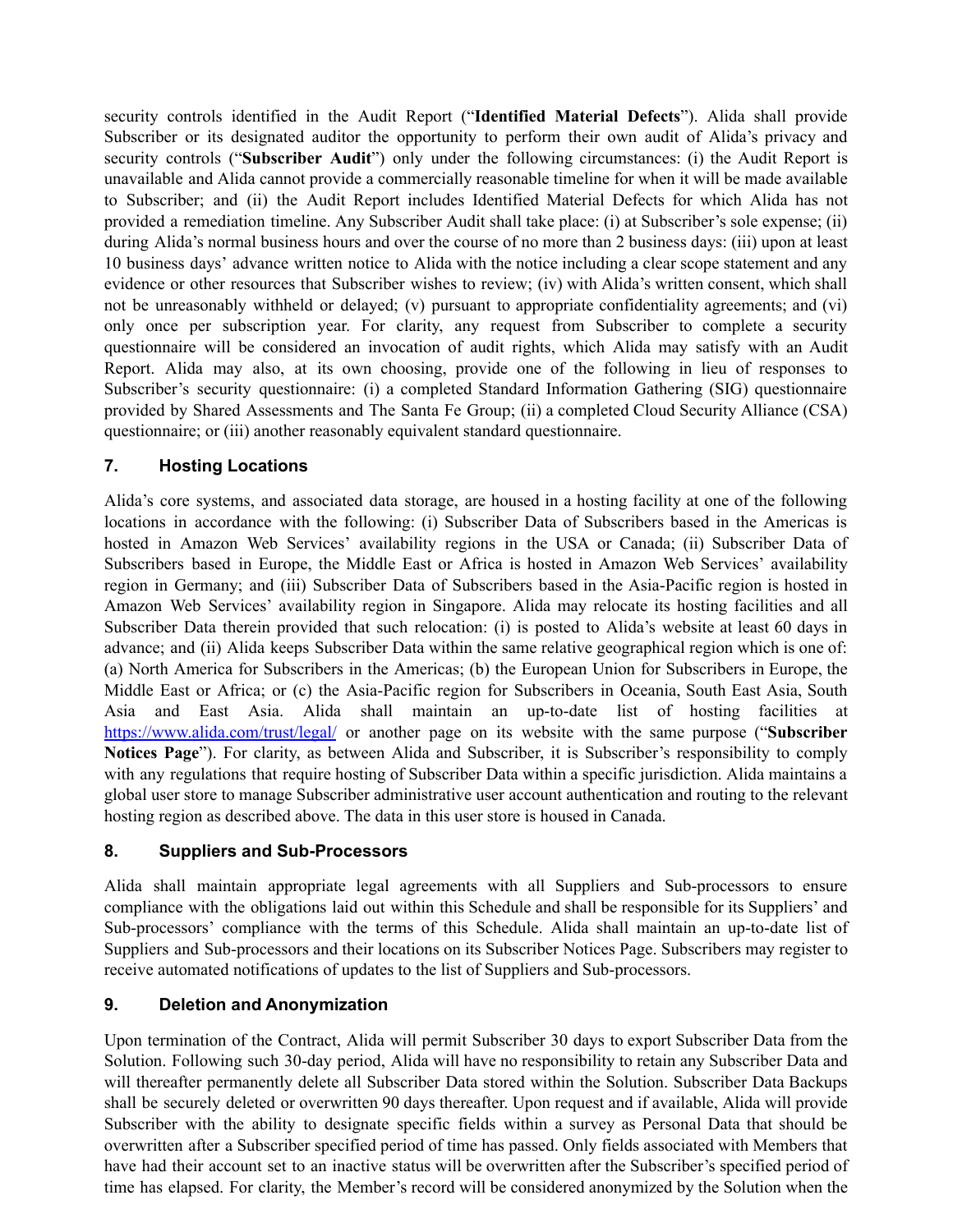fields specified by the Subscriber are overwritten such that they no longer contain identifying data; additionally the Solution will overwrite the Member's email address, user ID, name and telephone number. Once overwritten the original data is retained as a Backup for 90 days thereafter. Notwithstanding the preceding statements, Alida does not purge security and performance log data on Subscription termination, such data is eventually overwritten from our central logging system over time. Logs generally do not contain Member-provided data although they may contain email address and IP address, and other identifying information in some cases.

### **10. No Information Selling or Sharing for Cross**‐**Context Behavioral Advertising.**

Alida does not accept or disclose any Subscriber Data as consideration for any payments, services or other items of value. Alida does not sell or share any Subscriber Data, as the terms "sell" and "share" are defined in the California Consumer Privacy Act of 2018, as amended, including by the California Privacy Rights Act ("**CCPA**"). Alida processes Subscriber Data only for the business purposes specified in the written Contract. Alida does not retain, use, or disclose Subscriber Data (a) for cross-context behavioral advertising, or (b) outside the direct business relationship with the Subscriber. Alida does not combine Subscriber Data with other data if and to the extent this would be inconsistent with limitations on service providers under the CCPA.

### **11. EEA Personal Data**

With respect to any Subscriber Data that is subject to the EU General Data Protection Regulation (GDPR) or similar laws of other countries as "personal data," Alida accepts the following obligations as a data importer, processor or subprocessor of Subscriber and warrants that Alida

(a) processes the personal data only on documented instructions from the controller, including with regard to transfers of personal data to a third country or an international organisation, unless required to do so by European Union or EU Member State law to which the processor is subject; in such a case, the processor shall inform the controller of that legal requirement before processing, unless that law prohibits such information on important grounds of public interest; also, the processor shall immediately inform the controller if, in its opinion, an instruction infringes the GDPR, national data protection laws in the EU or other applicable law;

(b) ensures that persons authorised to process the personal data have committed themselves to confidentiality or are under an appropriate statutory obligation of confidentiality;

(e) taking into account the nature of the processing, assists the controller by appropriate technical and organisational measures, insofar as this is possible, for the fulfilment of the controller's obligation to respond to requests for exercising the data subject's rights laid down in Chapter III of the GDPR, including, without limitation, right to access, rectification, erasure and portability of the data subject's personal data; (for the avoidance of doubt, processor shall only assist and enable controller to meet controller's obligations to satisfy data subjects' rights, but processor shall not respond directly to data subjects)

(f) assists the controller in ensuring compliance with the obligations pursuant to Articles 32 to 36 of the GDPR (Security of personal data) taking into account the nature of processing and the information available to the processor;

(g) at the choice of the controller, deletes or returns all the personal data to the controller after the end of the provision of services relating to processing, and deletes existing copies unless Union or Member State law requires storage of the personal data;

(h) makes available to the controller all information necessary to demonstrate compliance with the obligations laid down in Article 28 of the GDPR and allow for and contribute to audits, including inspections, conducted by the controller or another auditor mandated by the controller.

# **12. Notice of Changes**

From time to time Alida may update its security and privacy practices. Any material changes will be posted on the Subscriber Notices Page at least 30 days prior to their coming into effect unless otherwise specified in the Contract. In the event Subscriber determines any such material change(s) are not acceptable to them, Subscriber may terminate its Contract with Alida as per its terms.

# **13. Integration**

This Schedule is binding on Alida if and to the extent it is expressly agreed or incorporated by reference in a duly signed Contract. This Schedule shall not create third-party beneficiary rights. Alida does not accept or submit to additional requirements relating to Subscriber Data, except as specifically and expressly agreed in writing with explicit reference to the Contract and this Schedule.

<sup>(</sup>c) takes all measures required pursuant to Article 32 of the GDPR (security of processing);

<sup>(</sup>d) respects the conditions referred to in paragraphs 2 and 4 of Article 28 of the GDPR for engaging another processor;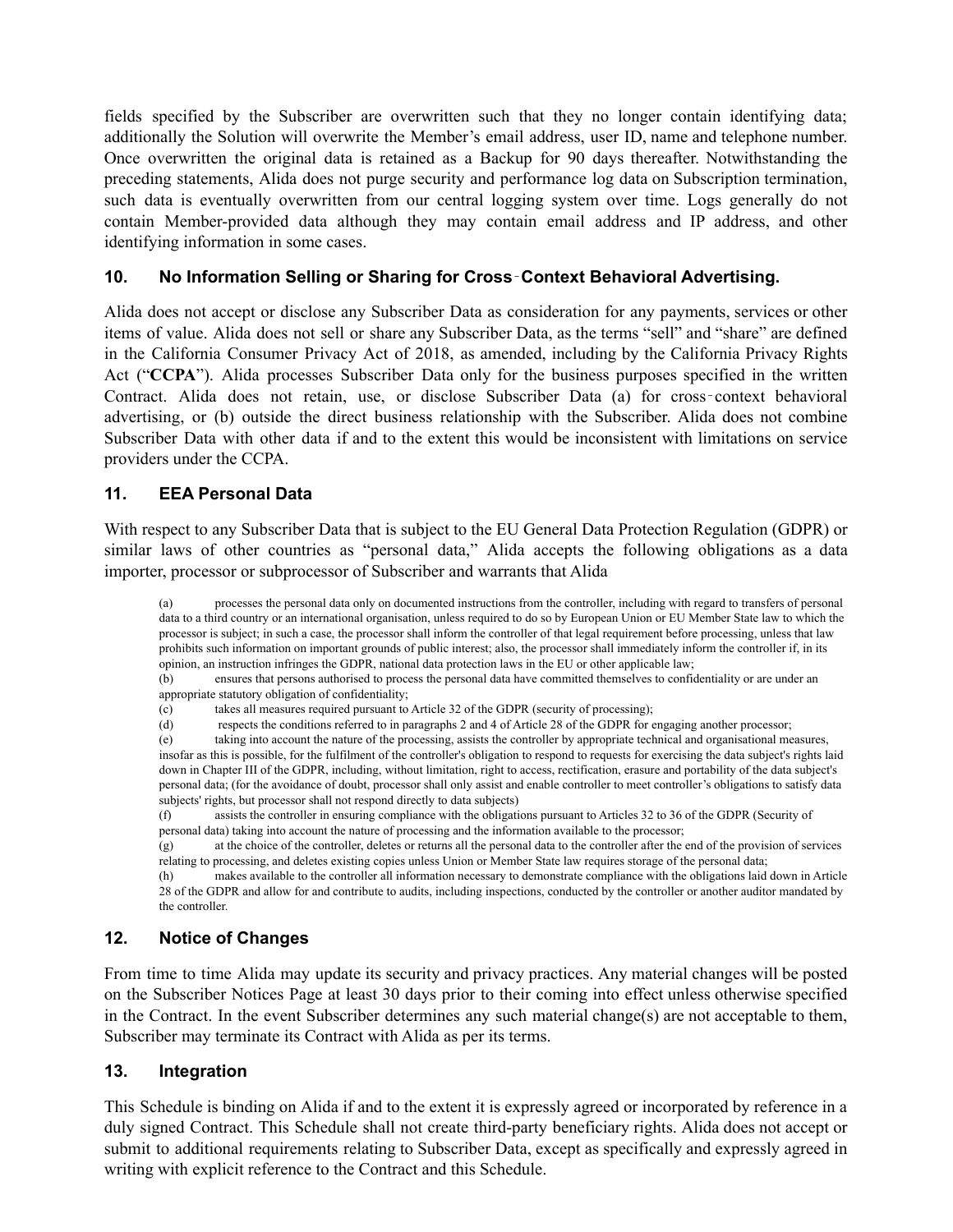## **Alida Statement of Technical and Organizational Measures**

### **1. General**

This Statement of Technical and Organizational Measures outlines the processes, infrastructure and policies that Alida has in place to protect its systems and Subscriber Data. Capitalized terms herein have the same meaning as in the Alida Subscriber Data Protection Schedule.

## **2. Policies and Governance**

Alida has implemented the following governance structure with respect to its security and privacy policies and standards (the "**Policies**"):

- A. Alida's Policies have been approved by Alida's executive (the "**Executive**");
- B. A member of senior management is responsible for security and privacy at Alida and periodically reports to the Executive and Alida's board of directors (the "**Board**") on such matters;
- C. Risks are centrally recorded and reported to the Executive and the Board as required;
- D. Alida periodically reviews its Policies and supporting documentation for relevance;
- E. Non-compliance with a Policy requires approvals in accordance with a clear authority framework;
- F. Non-compliance without authorized approval of Policies has outcomes up to and including termination of employment;
- G. Alida periodically reviews its Policies and supporting documentation for relevance;
- H. On an annual basis, Alida conducts user security and privacy awareness education;
- I. All employees sign-off on the Policies annually;
- J. All new hires at Alida receive criminal background checks where permitted by law; and
- K. All employees are subject to written confidentiality agreements.

# **3. Data Centre Security**

Alida houses the Solution in enterprise class data centres that provide:

- A. Independent annual audit reports of their security and availability capabilities. Such reports include but are not limited to: AICPA's Service Organization Controls ('SOC') audit reports or ISO27001 certifications;
- B. Redundant cooling, fire suppression, power and communications; and
- C. 24x7 guard services, physical access control and video surveillance.

# **4. Infrastructure Security**

Alida has implemented the following security mechanisms:

- A. The Solution is protected by firewalls or functionally equivalent technology that restricts traffic to only that which is required to provide the service;
- B. Network traffic into the networking hosting the Solution is monitored by intrusion detection;
- C. All access to the Solution and its supporting infrastructure is centrally logged;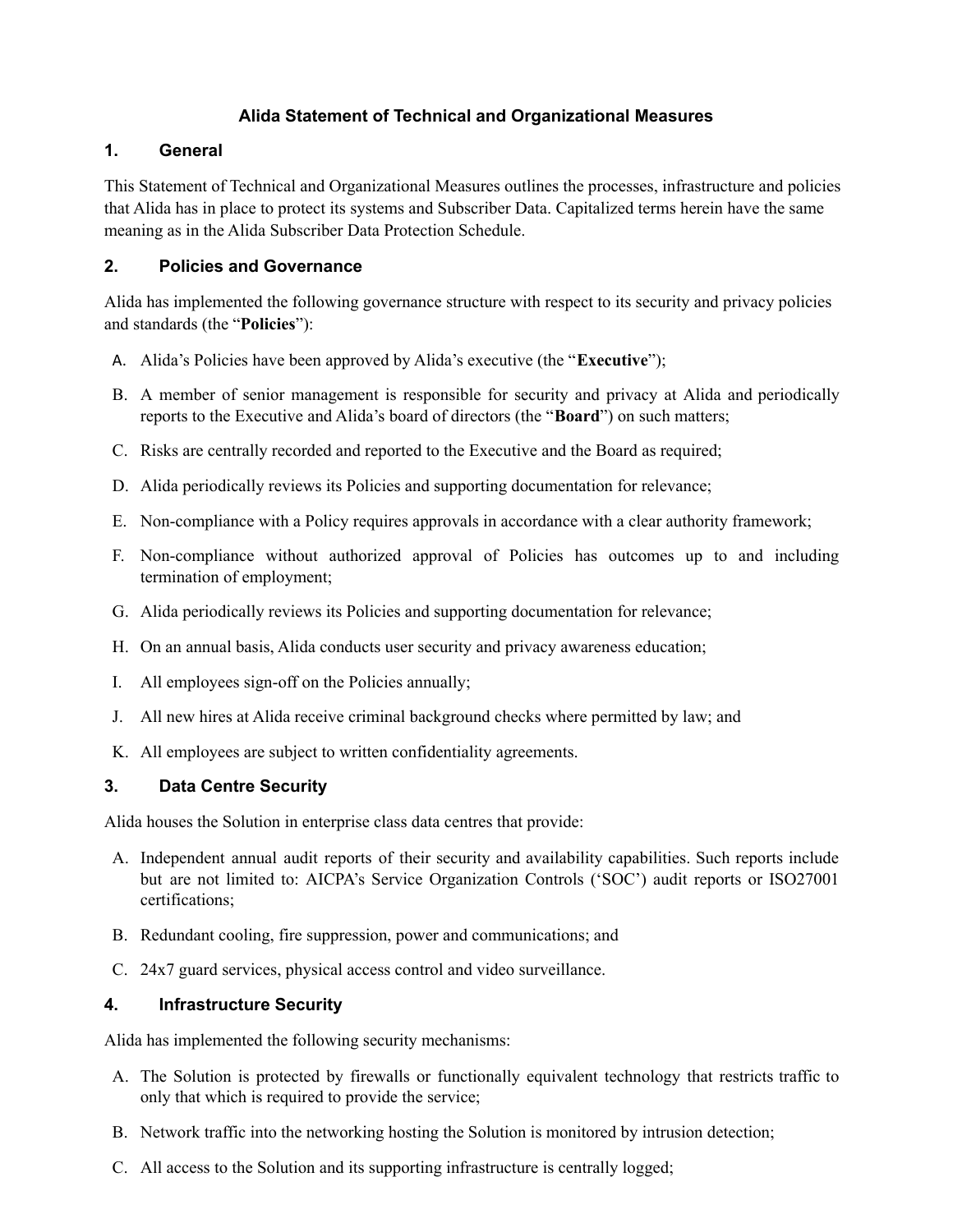- D. 24/7 automated monitoring for malicious activity;
- E. Bastion hosts and two factor authenticated VPN access into the Production Network; and
- F. Anti-virus software.

### **5. Multi-tenant Environment**

Alida provides a multi-tenant Solution which holds data for multiple Subscribers, and provides the following protections:

- A. Each Website is dedicated to a single Subscriber;
- B. Websites are uniquely identified by their domain name and underlying account identifier;
- C. Access to Websites are only granted to the identities directly associated with the Subscriber's account;
- D. Data is logically segregated using either separate database schemas or data attributes that are used by the application code to make access decisions; and
- E. Detailed infrastructure logs are not available to any Subscriber.

### **6. Application Security**

Alida provides the following controls within and around the Solution:

- A. Username and password protected access to the administrator portal and optional integration with SAML 2.0 Identity Providers;
- B. Authenticated access to the Website;
- C. Logging of study creation/deletion/deployment as well as all user creation/modification/deletion; and
- D. Secure development practices and use of safe software libraries. For the purposes of this section, a "safe software library" is one that is provided by the manufacturer that is free of known security defects and is designed such that developers are forced to use the library in a manner that does not unintentionally introduce security defects into the Solution.

### **7. Data Encryption**

- A. All connections to the Solution are protected using encrypted channels including but not limited to Transport Layer Security (TLS);
- B. All Backups are encrypted; and
- C. All systems storing Subscriber Data use disk storage that is encrypted at rest.

### **8. Operations**

- A. Alida has implemented processes including vulnerability management, incident response and security patching procedures to protect against known and emerging threats.
- B. Changes to Production Systems can only be implemented by authorized system administrators following a defined quality assurance, change management, and approval process.

### **9. Disaster Recovery and Business Continuity**

A. Alida shall maintain onsite snapshots and capacity sufficient to restore individual Websites within 48 hours with no more than 24 hours of data lost;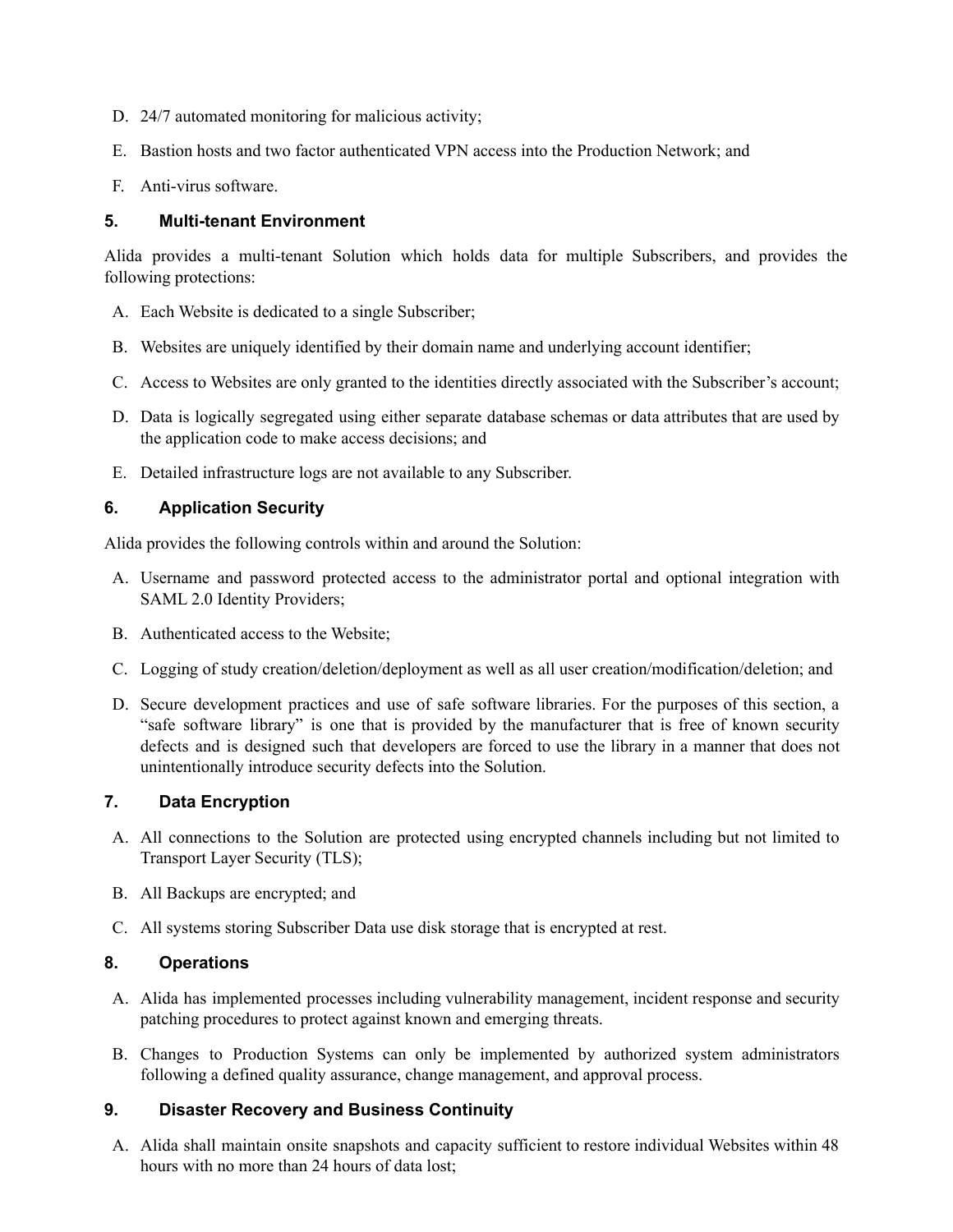- B. If Alida sends backups of the data offsite such backups will be encrypted and the keys for the encryption will remain under Alida's control; and
- C. In the event of a catastrophic loss of an entire data centre, Alida shall use its commercially reasonable efforts to recover Subscriber's Website.

### **10. Privacy Policies and Logs**

- A. Alida maintains privacy policies to govern its own internal practices with regard to the secure and legal processing of Personal Data. Such policies address consent, collection limitation, data quality, limitation of use, disclosure, retention, transfers, data subject rights, and security as required by Applicable Privacy Regulation with regard to the processing of Personal Data. "**Applicable Privacy Regulation**" includes, but is not limited to:
- i. *The Personal Information Protection and Electronic Documents Act* ("**PIPEDA**") of Canada;
- ii. The General Data Protection Regulation 2016/679 ("**GDPR**");
- iii. The Federal Privacy Act 1988 of Australia;
- iv. The Personal Data Protection Act 2012 of Singapore; and
- v. The California Consumer Privacy Act ("**CCPA**").
- B. Alida will retain logs containing personal information such as email addresses and IP addresses as well as actions taken on the Solution for security and monitoring purposes.

#### **11. Security Testing**

- A. Alida will conduct an annual Penetration Test of the Solution using an external provider determined in Alida's sole discretion. Once identified Security Defects are remediated, Alida will confirm such remediation, or will arrange for same external provider to provide confirmation thereof;
- B. Alida will conduct monthly Security Scans of the Solution;
- C. Upon request by Subscriber, Alida will provide evidence that such Penetration Testing and Security Scanning has been performed;
- D. Once per subscription year and with at least ten (10) business days of notice, Subscriber or its agent, may perform its own Penetration Testing against a Website provided by Alida, not the Subscriber's Website. Subscriber agrees to forego this right if Alida, in its sole discretion, offers an equivalently scoped report that is no more than twelve (12) months old;
- E. Notwithstanding the preceding limitations of Penetration Testing frequency, additional testing to confirm that issues previously reported have been remediated are not limited in frequency;
- F. At times mutually agreed between the parties, a Subscriber or its agent, may perform Security Scanning against its own Website once their methodology has been reviewed and approved by Alida;
- G. Such annual Penetration Testing or Security Scanning by the Subscriber is in addition to the audit rights as provided in the Alida Subscriber Data Protection Schedule;
- H. Alida may reasonably withhold approval for Penetration Testing or Security Scanning if there is reason to believe that the methodology the Subscriber or its agent will use disrupts the performance, availability or integrity of the Solution;
- I. If Penetration Testing or Security Scanning by Subscriber or its agent disrupts the performance, availability or integrity of the Solution then Alida may direct Subscriber to immediately stop or cause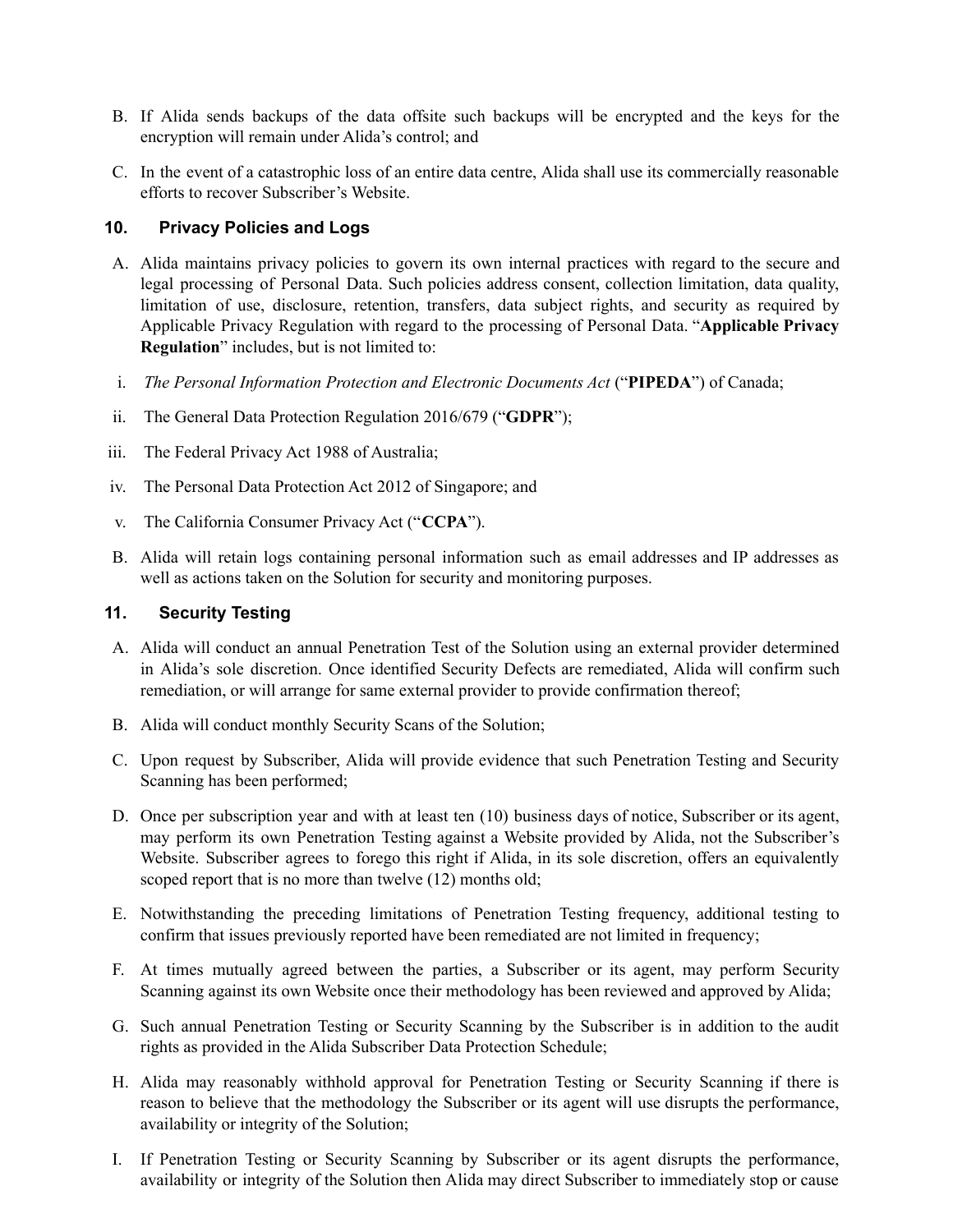to be stopped all Penetration Testing of Security Scanning activity until such time Alida is satisfied as to the reason for disruption being addressed;

- J. Subscriber will provide all information reasonably requested by Alida on the nature of their Penetration Testing and Security Scanning activities prior to commencing their work. Such information includes but is not limited to: source IP addresses, contact information, employee or agent names and times of testing;
- K. Subscriber or its agent will comply with Alida's guidance on performing Penetration Testing and Security Scanning and in return Alida will furnish Subscriber with the necessary access to perform such Penetration Testing and Security Scanning;
- L. If Subscriber requires that identified Security Defects be remediated, Subscriber or its agent must provide in writing the full details of the Security Defect such that Alida may independently assess, replicate and verify the existence of the Security Defect; and
- M. Within ten (10) business days of Alida confirming the existence of the reported Security Defects Alida will provide, upon request, a remediation plan in accordance with the timelines in the following section.

### **12. Security Defect Remediation**

- A. Alida uses industry standard scoring techniques, such as Common Weakness Scoring System (CWSS) and Common Vulnerability Scoring System (CVSS), for evaluating the severity of any identified security defect. Alida may, at its own discretion, replace them with equivalent scoring techniques.
- B. Alida will score a security defect using the aforementioned techniques and categorize defects by impact as follows:

| Common impact name | <b>CVSS</b>           | <b>CWSS</b> |
|--------------------|-----------------------|-------------|
| <b>Critical</b>    | 9.0 to $10.0$         | 90 to 100   |
| High               | 7.0 to 8.9            | 70 to 89    |
| Medium             | 4.0 to $6.9$          | 40 to 69    |
| Low                | $0.0 \text{ to } 3.9$ | $0$ to 39   |

C. Alida will remediate Security Defects in our Solution using the following schedule once the reported Security Defect is confirmed:

| Common impact name | Timing                                             |
|--------------------|----------------------------------------------------|
| <b>Critical</b>    | Promptly and not more than fourteen<br>$(14)$ days |
| High               | Within forty-five (45) days                        |
| Medium             | Within ninety (90) days                            |
| Low                | Within one hundred and eighty (180) days           |

D. Alida, at its own discretion, may implement a temporary solution to the Security Defect to achieve the timelines listed above. Such temporary solutions may include temporarily disabling or altering specific functionality, while working to implement a permanent solution to the Security Defect. Should Alida choose to temporarily disable or alter functionality to address a Security Defect, Subscriber will not treat such actions as a reduction in service;